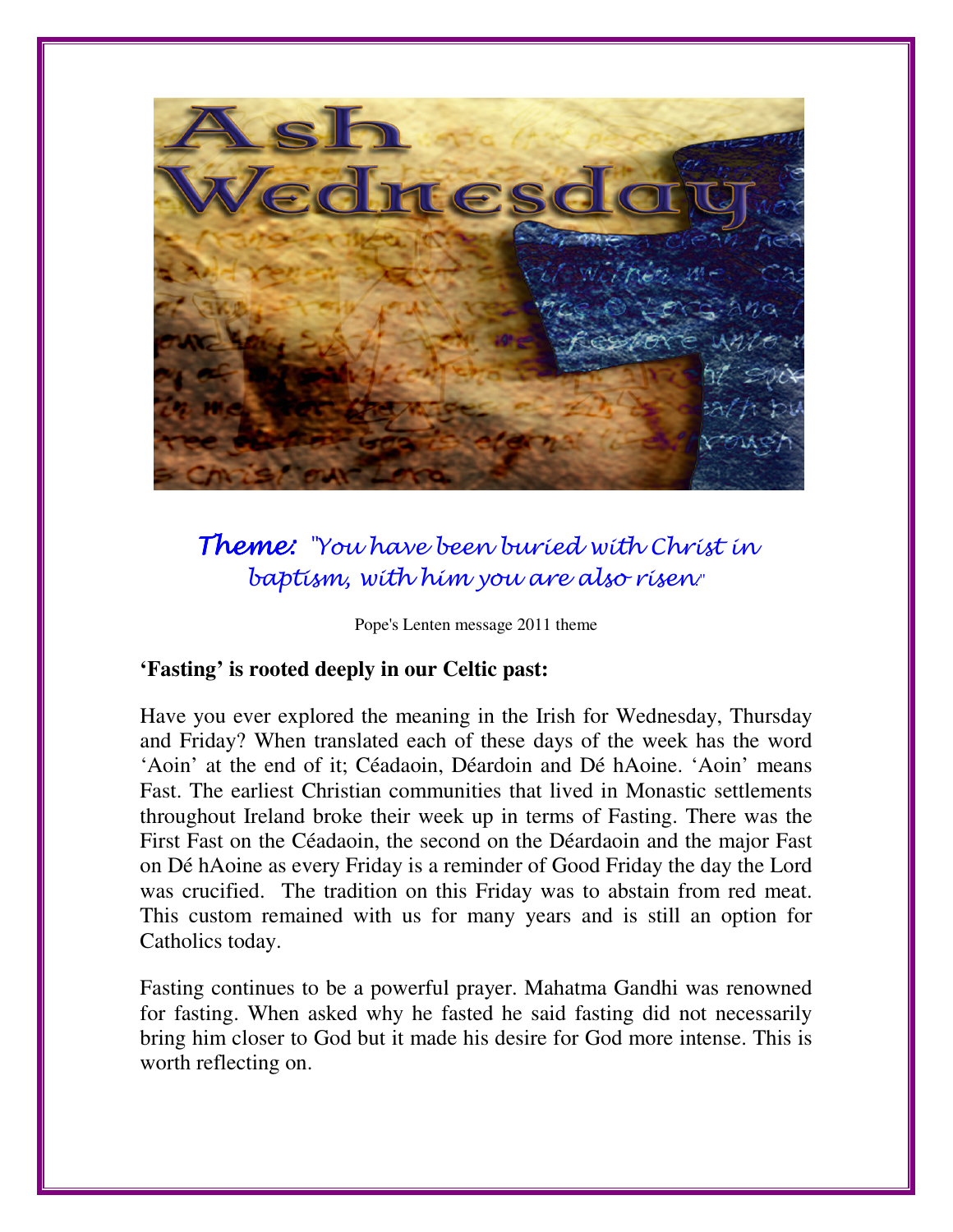# **Opening Prayer:**

If you call the Lord will hear you; if you cry to him, he will say, 'Here I am'.

### **Short Scripture Reading: The true meaning of Fasting**

"This, rather, is the fasting that I wish: releasing those bound unjustly, untying the chains of bondage; setting free the oppressed" (Is 58:6).

Alternative Reading: Matthew  $6: 1 - 6$ .

# **A parcel of Ashes**:

Carry a small parcel of Ashes in your wallet or purse. Let it be a reminder to you of your call to be humble before God during this season of Lent: Take your motto for Lent from the prophet Micah: *'Love tenderly, act justly and walk humbly with your God'.* When you open your purse or wallet and see your parcel of ashes consider one of the following;

- Recall the gifts God has given you.
- What in your life must you "give up" in order to live the new life in Christ?
- Choose one or two works of justice, mercy or love to which you will be faithful during Lent.
- Consider ways that you can give of yourself to those with whom you live, work, pray and play.
- Discuss/pray together as a family or a community about how the traditional practices of Lent may take on new life  $-e.g.$  setting aside part of a food budget for groups concerned with hunger